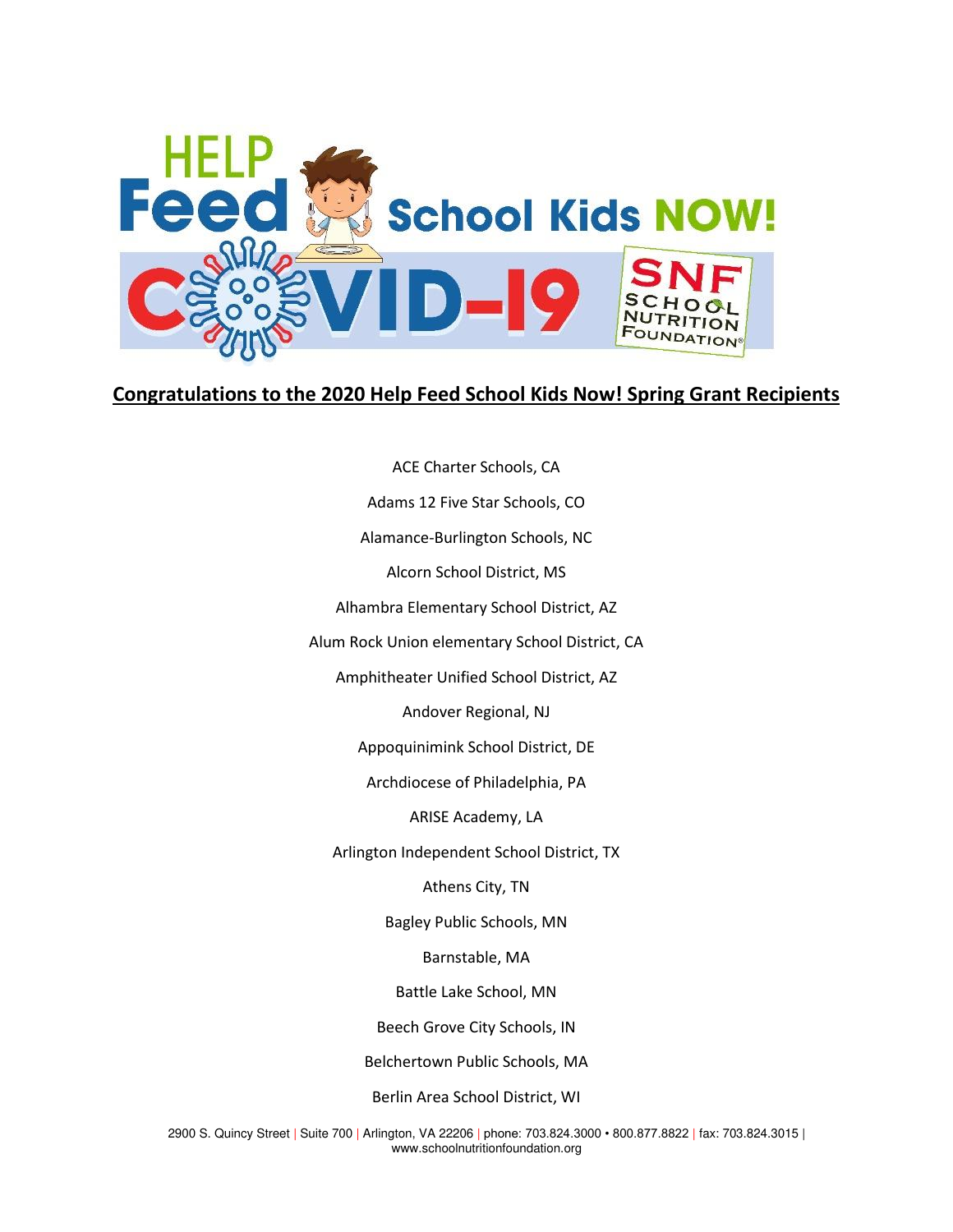Billerica Public Schools, MA Bloomington Public Schools District 87, IL Bloomsburg Area School District, PA Bluffview Montessori School #4001, MN Boyle County Schools, KY Braintree Public Schools, MA Branford Public Schools, CT Cannon County Schools, TN Capistrano Unified School District, CA Career Academy South Bend, IN Carlisle ASD, PA Carter County School Nutrition, TN Carthage ESD 317, IL Cashton School District, WI Cassopolis Public Schools, MI Centennial School District, ISD #12, MN Chartwells, AZ Clayton Valley Charter High School, CA Cleveland City Schools, TN Coffee County Board of Education, GA Comal Independent School District, TX Commack School District, NY Community High School District 99, IL Cowan Community Schools, IN Coweta County Schools, GA Crawford County Community School Corporation, IN Crestview Local Schools, OH Cutter Morning Star, AK Dansville School District, MI

2900 S. Quincy Street | Suite 700 | Arlington, VA 22206 | phone: 703.824.3000 • 800.877.8822 | fax: 703.824.3015 | www.schoolnutritionfoundation.org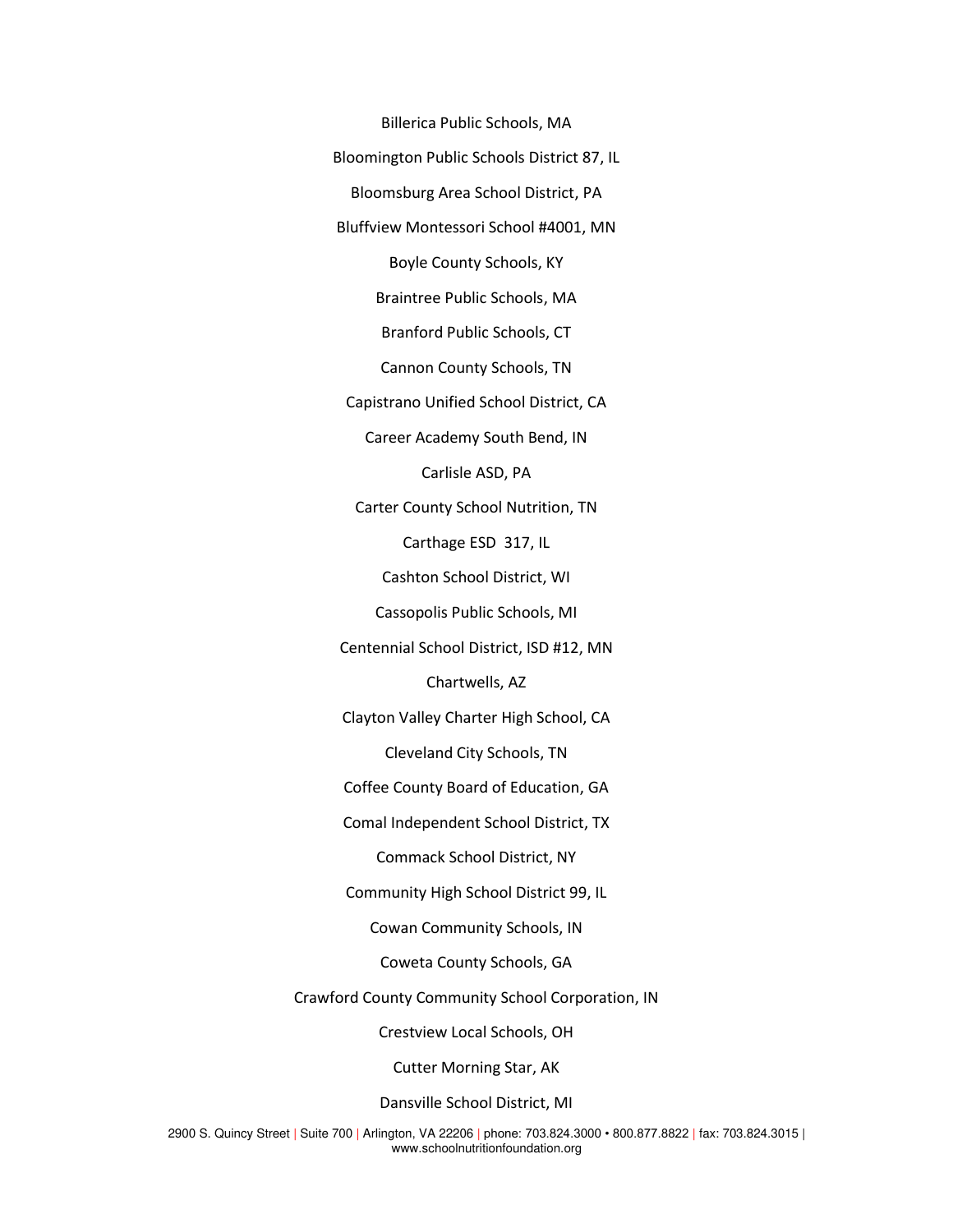De Soto School District #73, MO Delavan Darien School District, WI DeSoto ISD, TX Dubuque Community School District, IA Durham Public Schools, NC Dzilth-Na-O-Dith-Hle Community School, NM East Cleveland City Schools, OH East Grand School District, CO East Hampton UFSD, NY East Union Community School District, IA Edison District Schools, NJ Elko County School District, NV Ellenville CSD, NY Fairborn City Schools, OH Fairport Central School District, NY Fairview School District, PA Festus R-VI School District, MO First Line Schools, LA Flagstaff Unified School District, AZ Florence School District 1, SC Florence School District 4, SC Florence School District 5, SC Franklin Special School District, TN Glendale Unified School District, CA Grapevine Colleyville ISD, TX Greene County Schools, TN Greeneville City School Nutrition Department, TN

Greenwood School District 50, SC

Hancock County, TN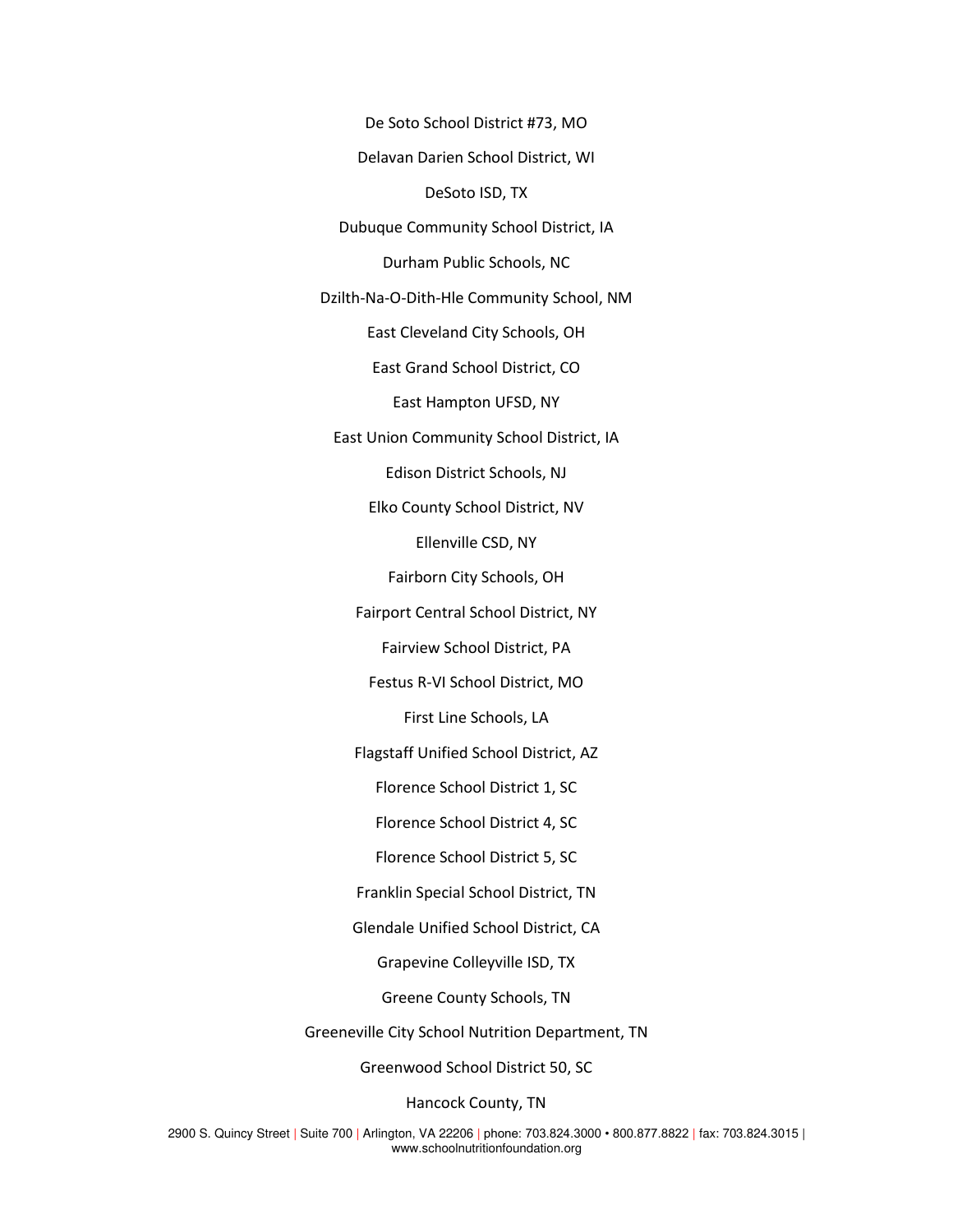Hardin County Schools, TN Heron Lake Okabena School, MN Hillsboro ISD, TX Hoover City Schools, AL Hortonville Area School District, WI Hudson Public School, MA Ipswich Public Schools, MA Jay School Corporation, IN Kennett Consolidated School District, PA Kittery School Nutrition, ME Sonoma Schools, CA Lafayette Catholic School District, IN Lafayette School Corporation, IN Lakeside School District Garland 2606, AK Lakeside Union School District, CA Lampeter Strasburg, PA Laurens County School District 56, SC Lawrence County, TN Lebanon Public Schools, CT Lee County School District, MS Lexington School District, MA Madison County School District, GA Marlboro School District, NJ Masconomet Regional Schools, MA Monroe School District, WA Narragansett Regional School District, MA New Britain School District, CT New Castle Community School Corporation, IN

Newport City School, TN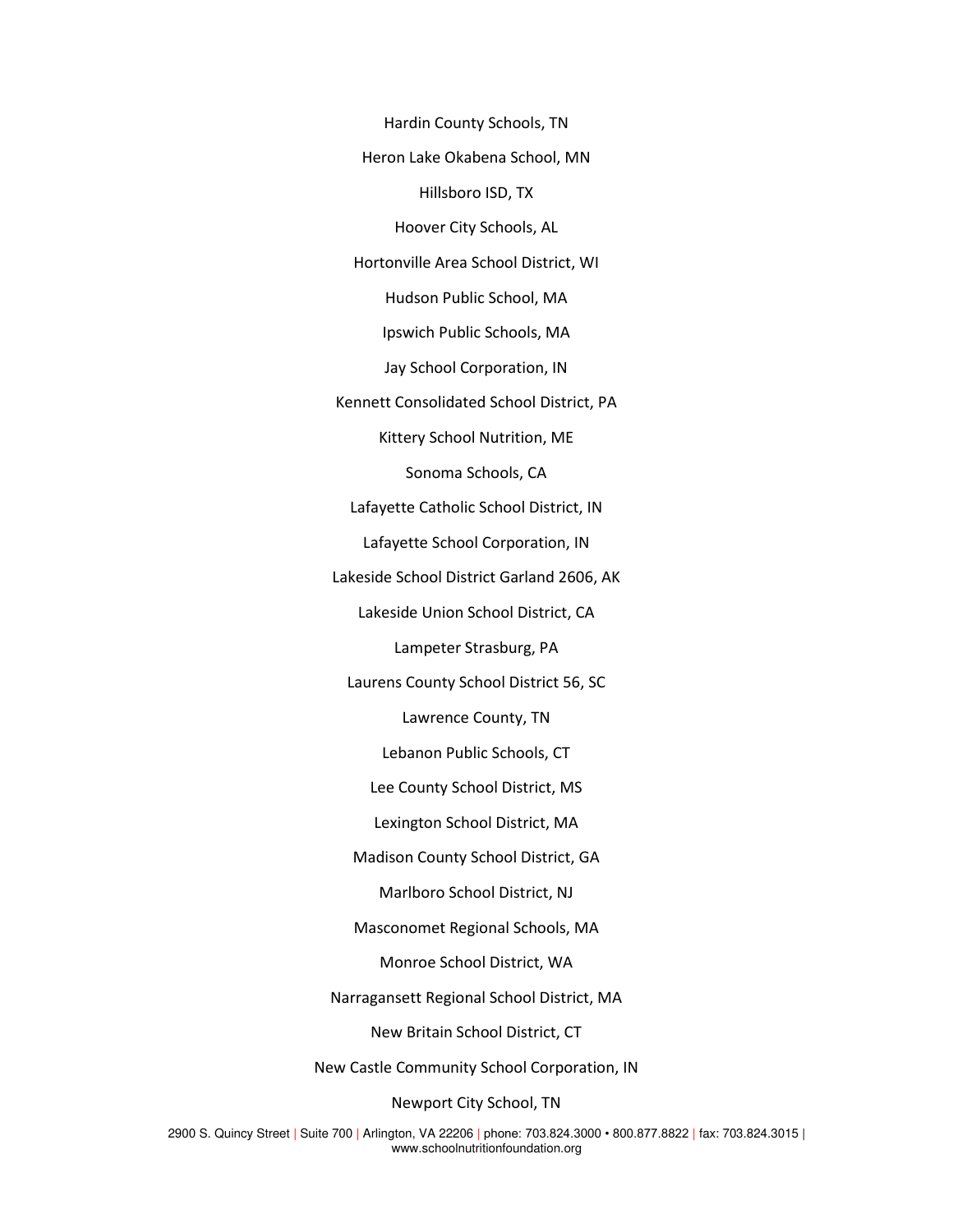North East Independent School District, TX North Penn School District, PA North Reading, MA Norton Public Schools, MA Oak Hill United School Corporation, IN Palm Beach County, FL Palmer Public Schools, MA Palmyra-Eagle Area School District, WI Pendergast School District, AZ Pharr-San Juan-Alamo ISD, TX Plainfield Community School Corp, IN Port Chester - Rye UFSD, NY Port Jefferson, NY Putnam County, TN Quabbin Regional School District, MA RE-1 Valley School District, CO Regional School Unit No. 57, ME Rich Township HS District 227, IL Richmond Consolidated School, MA Richmond County School System, GA Ritenour School District, MO Riverway Learning Community, MN Roane County, TN Rockland Public Schools, MA Sandusky City Schools, OH Santa Cruz City Schools, CA School City of Hammond, IN School District of New Berlin, WI

Seaside School District, OR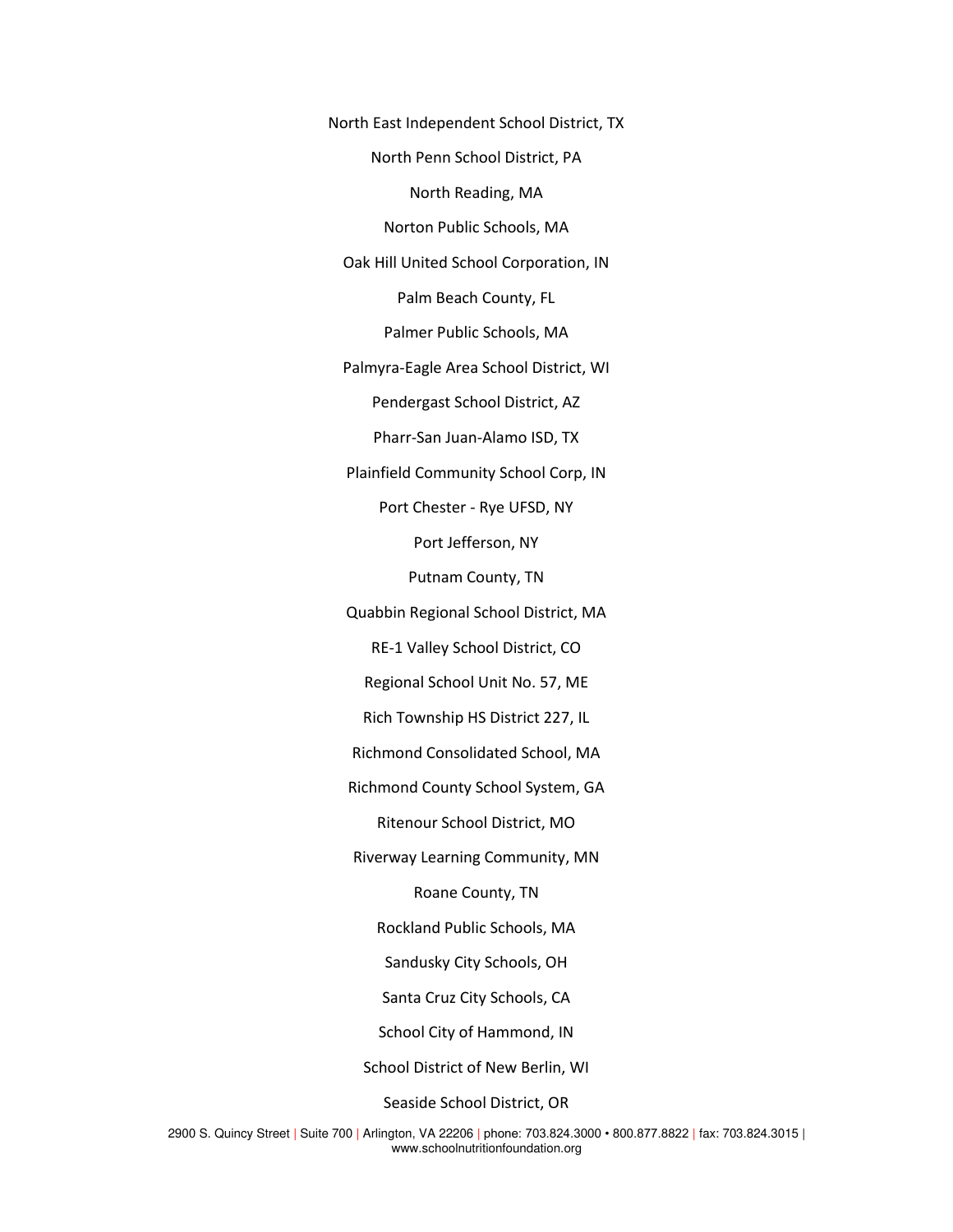Seneca East Local Schools, OH

SENSE Charter School, IN

Sequatchie County, TN

Shelby Eastern Schools, IN

Shelby Public Schools, MI

Shelbyville Central Schools, IN

Shoals Community School Corporation, IN

Solvang Elementary School, CA

South Bend School District, IN

Southern York County School District, PA Southmont Schools, IN

Stevens Point Area Public School District, WI

Stryker Local School, OH

Summit School District, CO

Tantasqua Regional School District, MA

Texarkana Arkansas School District, AR

Thomasville City Schools, GA

Troup County School System, GA

Troy City Schools, NY

Union City, NJ

USD 315 Colby Public Schools, KS

Warrensburg Central School District, NY

Warwick School District, PA

Wayne Central Schools, NY

Wayne County, TN

Weakley County School Nutrition, TN

Wichita Falls Independent School District, TX

Winchester Public School District, MA

Windham Central Supervisory Union, VT

2900 S. Quincy Street | Suite 700 | Arlington, VA 22206 | phone: 703.824.3000 • 800.877.8822 | fax: 703.824.3015 | www.schoolnutritionfoundation.org